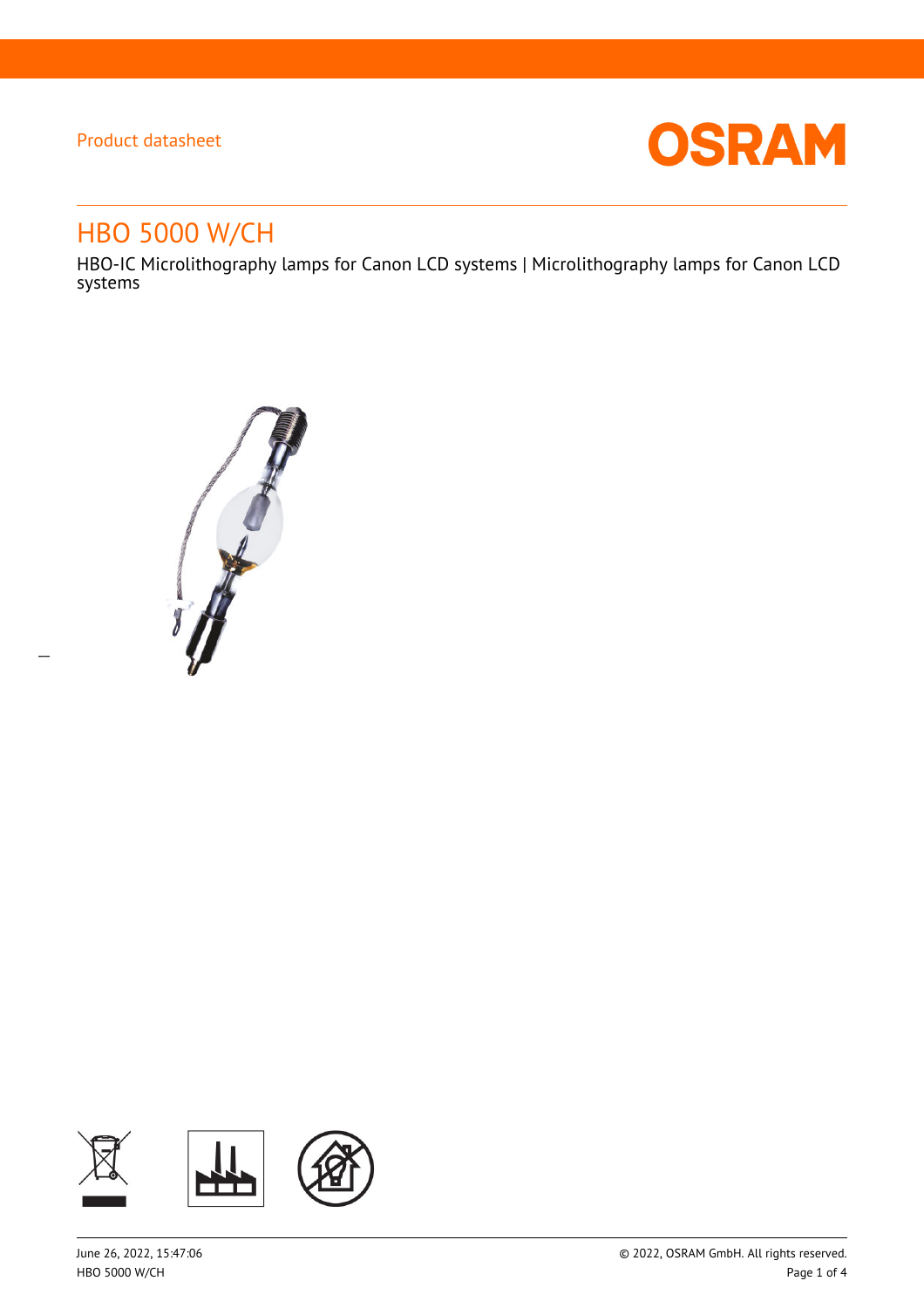#### Technical data

### **Electrical data**

| Nominal voltage        | 64.0 V    |
|------------------------|-----------|
| <b>Nominal current</b> | 78 A      |
| Type of current        | DC        |
| Rated wattage          | 5000.00 W |
| Nominal wattage        | 5000.00 W |

### **Dimensions & weight**



| <b>Diameter</b>                             | 80.0 mm         |
|---------------------------------------------|-----------------|
| Length                                      | 362.0 mm        |
| <b>Mounting length</b>                      | 362.0 mm        |
| Length with base excl. base pins/connection | 338.00 mm       |
| Light center length (LCL)                   | 156.0 mm $^{1}$ |
| Electrode gap cold                          | $6.0$ mm        |

1) Distance from end of base to tip of anode or cathode (cold)

### **Additional product data**

| Base anode (standard designation)   | $SFC33.5-50$ <sup>1)</sup> |
|-------------------------------------|----------------------------|
| Base cathode (standard designation) | SFc33.5-12/50              |

1) With cable connection (M 10)

### **Capabilities**

| Cooling                 | Forced $1$          |
|-------------------------|---------------------|
| <b>Burning position</b> | Other $\frac{2}{3}$ |

 $^{1)}$  Maximum permissible base temperature: 200 °C / Base cooling

2) Anode on top

#### **Environmental information**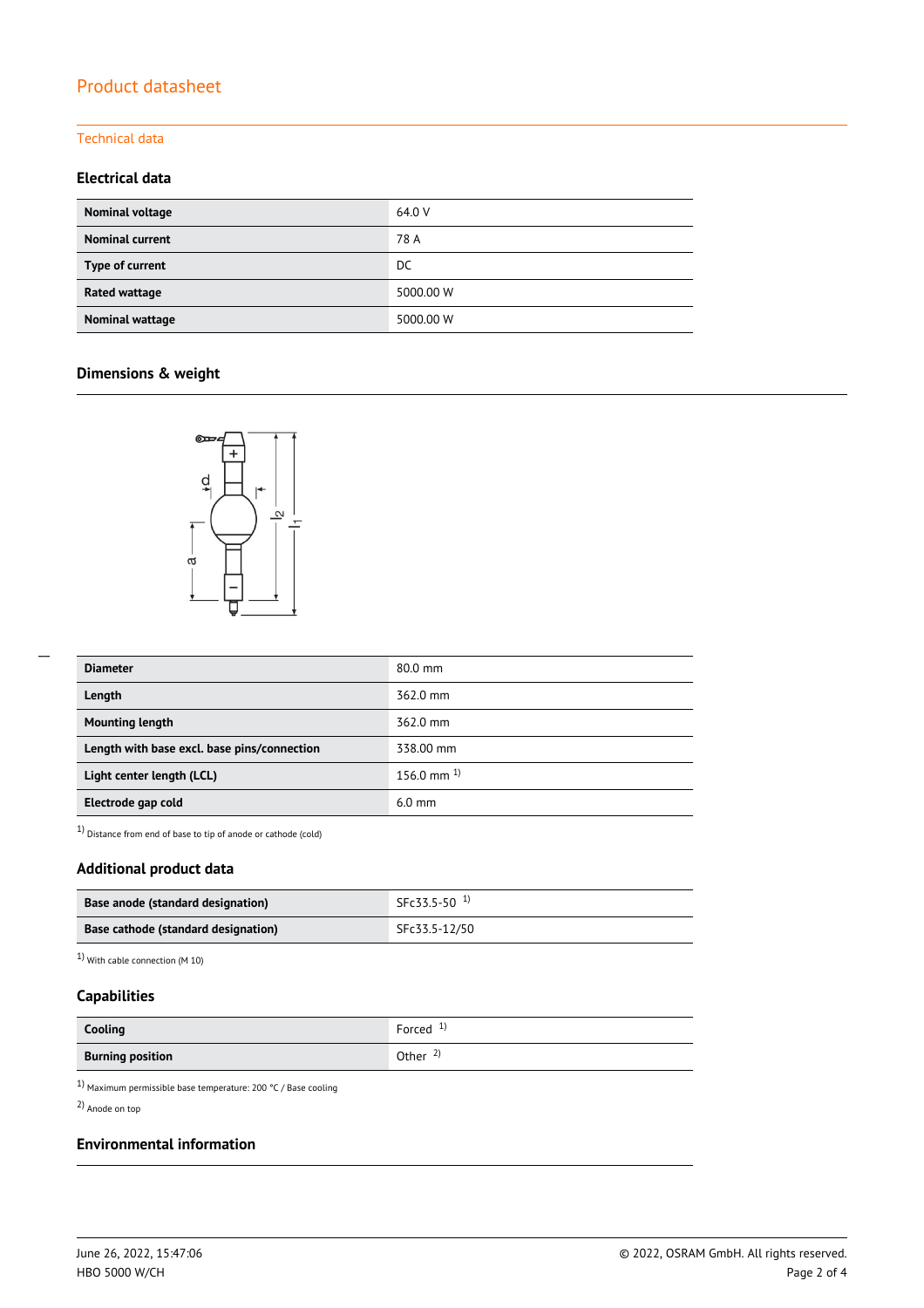## **Information according Art. 33 of EU Regulation (EC) 1907/2006 (REACh)**

| Date of Declaration               | 24-06-2022                                                                                            |  |  |
|-----------------------------------|-------------------------------------------------------------------------------------------------------|--|--|
| <b>Primary Article Identifier</b> | 4008321381385   4008321381934                                                                         |  |  |
| Candidate List Substance 1        | Lead                                                                                                  |  |  |
| CAS No. of substance 1            | 7439-92-1                                                                                             |  |  |
| <b>Safe Use Instruction</b>       | The identification of the Candidate List substance is<br>sufficient to allow safe use of the article. |  |  |
| Declaration No. in SCIP database  | 6A892F46-A7CC-45DE-AFBD-E023484BA64D  <br>5767a2be-1efc-43e6-b1b6-bce7aa003303                        |  |  |